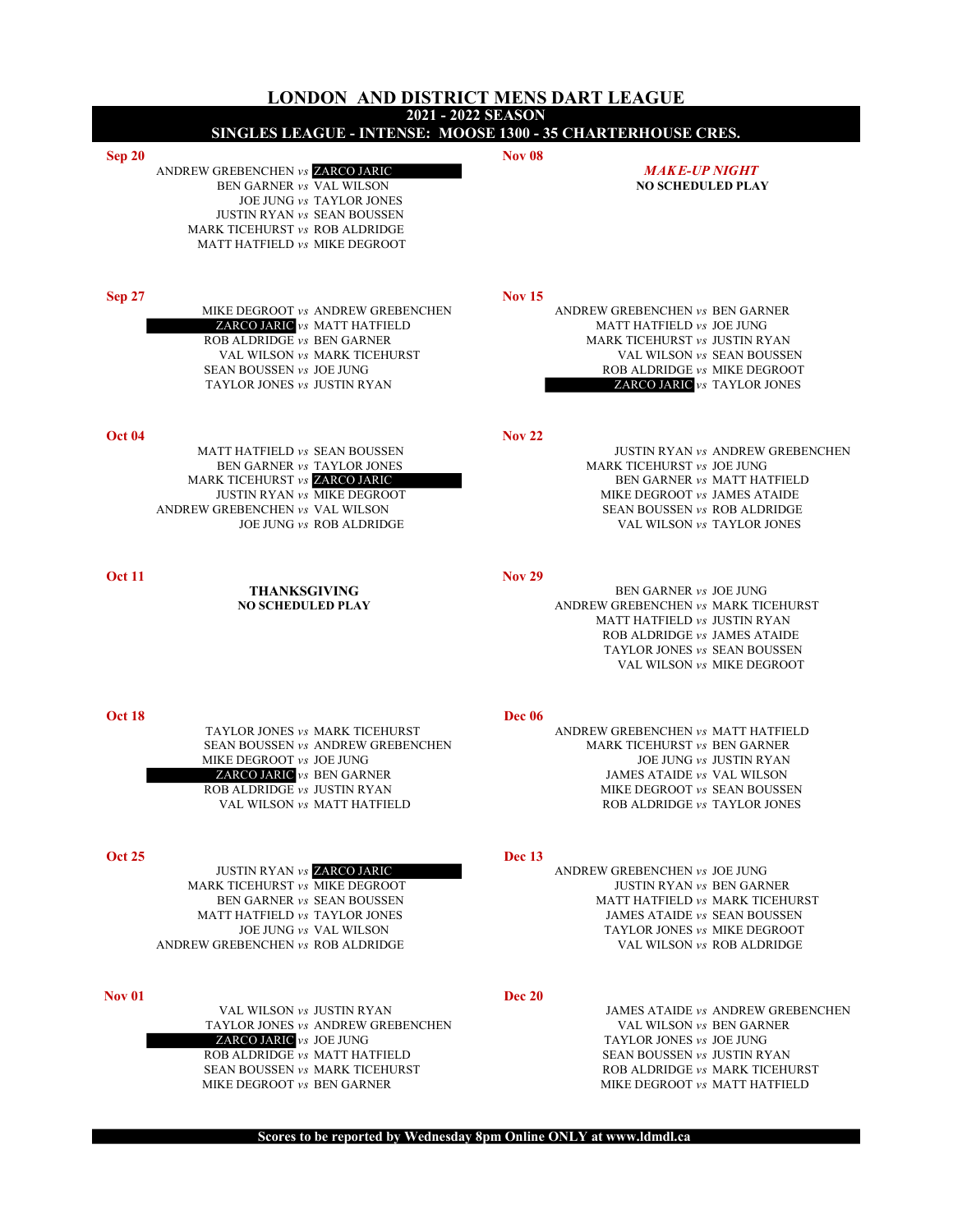|               | LONDON AND DISTRICT MENS DART LEAGUE<br>2021 - 2022 SEASON                                                                                                                                         |               |                                                                                                                                                                                                    |
|---------------|----------------------------------------------------------------------------------------------------------------------------------------------------------------------------------------------------|---------------|----------------------------------------------------------------------------------------------------------------------------------------------------------------------------------------------------|
|               | SINGLES LEAGUE - INTENSE: MOOSE 1300 - 35 CHARTERHOUSE CRES.                                                                                                                                       |               |                                                                                                                                                                                                    |
| <b>Dec 27</b> | <b>CHRISTMAS BREAK</b><br><b>NO SCHEDULED PLAY</b>                                                                                                                                                 | <b>Feb 21</b> | <b>FAMILY DAY</b><br><b>NO SCHEDULED PLAY</b><br><b>MAKE-UP NIGHT</b>                                                                                                                              |
| <b>Jan 03</b> | <b>MAKE-UP NIGHT</b><br><b>NO SCHEDULED PLAY</b>                                                                                                                                                   |               | <b>IF NEEDED</b>                                                                                                                                                                                   |
| <b>Jan 10</b> |                                                                                                                                                                                                    | Feb 28        |                                                                                                                                                                                                    |
|               | ANDREW GREBENCHEN vs MIKE DEGROOT<br>MATT HATFIELD vs JAMES ATAIDE<br>BEN GARNER vs ROB ALDRIDGE<br>MARK TICEHURST vs VAL WILSON<br>JOE JUNG vs SEAN BOUSSEN<br><b>JUSTIN RYAN vs TAYLOR JONES</b> |               | ANDREW GREBENCHEN vs JUSTIN RYAN<br>JOE JUNG vs MARK TICEHURST<br>MATT HATFIELD vs BEN GARNER<br>JAMES ATAIDE vs MIKE DEGROOT<br>ROB ALDRIDGE vs SEAN BOUSSEN<br>TAYLOR JONES vs VAL WILSON        |
| <b>Jan 17</b> | SEAN BOUSSEN vs MATT HATFIELD<br>TAYLOR JONES vs BEN GARNER<br>JAMES ATAIDE vs MARK TICEHURST<br>MIKE DEGROOT vs JUSTIN RYAN<br>VAL WILSON vs ANDREW GREBENCHEN<br>ROB ALDRIDGE vs JOE JUNG        | <b>Mar 07</b> | <b>JOE JUNG vs BEN GARNER</b><br>MARK TICEHURST vs ANDREW GREBENCHEN<br>JUSTIN RYAN vs MATT HATFIELD<br>JAMES ATAIDE vs ROB ALDRIDGE<br>SEAN BOUSSEN vs TAYLOR JONES<br>MIKE DEGROOT vs VAL WILSON |
| <b>Jan 24</b> |                                                                                                                                                                                                    | <b>Mar 14</b> |                                                                                                                                                                                                    |
|               | MARK TICEHURST vs TAYLOR JONES<br>ANDREW GREBENCHEN vs SEAN BOUSSEN<br>JOE JUNG vs MIKE DEGROOT<br>BEN GARNER vs JAMES ATAIDE<br>JUSTIN RYAN vs ROB ALDRIDGE<br>MATT HATFIELD vs VAL WILSON        |               | MATT HATFIELD vs ANDREW GREBENCHEN<br>BEN GARNER vs MARK TICEHURST<br>JUSTIN RYAN vs JOE JUNG<br>VAL WILSON vs JAMES ATAIDE<br>SEAN BOUSSEN vs MIKE DEGROOT<br>TAYLOR JONES vs ROB ALDRIDGE        |
| <b>Jan 31</b> |                                                                                                                                                                                                    | <b>Mar 21</b> |                                                                                                                                                                                                    |
|               | JAMES ATAIDE vs JUSTIN RYAN<br>MIKE DEGROOT vs MARK TICEHURST<br>SEAN BOUSSEN vs BEN GARNER<br>TAYLOR JONES vs MATT HATFIELD<br>VAL WILSON vs JOE JUNG<br>ROB ALDRIDGE vs ANDREW GREBENCHEN        |               | JOE JUNG vs ANDREW GREBENCHEN<br>BEN GARNER vs JUSTIN RYAN<br>MARK TICEHURST vs MATT HATFIELD<br>SEAN BOUSSEN vs JAMES ATAIDE<br>MIKE DEGROOT vs TAYLOR JONES<br>ROB ALDRIDGE vs VAL WILSON        |
| <b>Feb 07</b> |                                                                                                                                                                                                    | Mar 28        |                                                                                                                                                                                                    |
|               | <b>JUSTIN RYAN vs VAL WILSON</b><br>ANDREW GREBENCHEN vs TAYLOR JONES<br>JOE JUNG vs JAMES ATAIDE<br>MATT HATFIELD vs ROB ALDRIDGE<br>MARK TICEHURST vs SEAN BOUSSEN<br>BEN GARNER vs MIKE DEGROOT |               | <b>MAKE-UP NIGHT</b><br><b>NO SCHEDULED PLAY</b>                                                                                                                                                   |
| <b>Feb 14</b> | BEN GARNER vs ANDREW GREBENCHEN<br>JOE JUNG vs MATT HATFIELD<br>JUSTIN RYAN vs MARK TICEHURST<br>SEAN BOUSSEN vs VAL WILSON                                                                        |               |                                                                                                                                                                                                    |

Scores to be reported by Wednesday 8pm Online ONLY at www.ldmdl.ca

MIKE DEGROOT vs ROB ALDRIDGE TAYLOR JONES  $\mathit{vs}\,$  JAMES ATAIDE